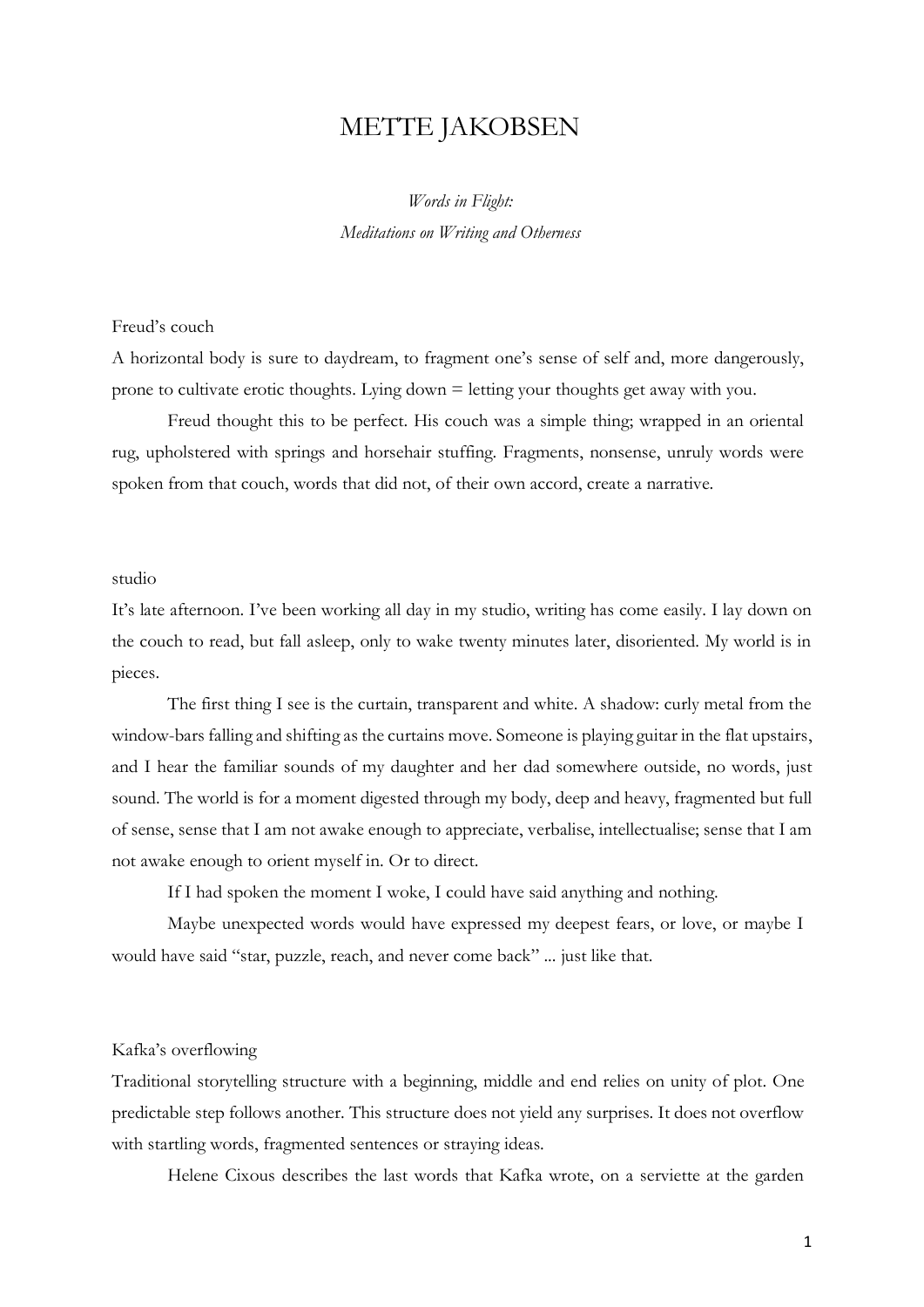table when he was no longer able to speak: "Limonade es war alles so grezenlos"; Lemonade everything was so infinite. The words, in their non-association, disrupt and make room for what Cixous describes as an overflowing, words all new in meaning. For Cixous, Kafka's sentence sums up "the beginning and the end, the whole of life, enjoyment, nostalgia, desire, hope."

My mother may have wanted to write. I am not sure. She had many volumes of poetry, and she loved to read. Once she wrote on a serviette. She had heard about automatic writing, and at a dinner party she and her friends wrote whatever came to mind while counting backwards from one hundred to one. They wrote on serviettes, snippets of paper, and receipts hauled from woolly pockets.

Later she stood in the lounge room holding a red serviette. She stood in the middle of the room, reading it to herself. Was it an infatuated look on her face or a look of surprise? I am not sure. But I do know that she looked at the serviette as if the writing didn't belong to her. I don't know what she wrote. It could have been something beautiful or simply a line she might not have imagined herself writing. Perhaps she was lying on Freud's couch without knowing it. Perhaps the words no longer wrapped themselves around her like a comfortable old coat, but were in flight, escaping her grasp.

#### misreading

The word "pear" came to my mind when I read the words: "linear perspective." Maybe I am a bit dyslexic, maybe a writer needs to be. I go from linear perspective to thinking about pear trees:

Pear trees at night, lots of them, an orchard maybe, a sloping hill, and all the pears lit, like fireflies in blue blanket darkness.

### automatic writing

The Breton movement claimed that automatic writing produces original writing: weird, wonderful, uncorrupted. Poetry in the raw. At times I write like that. Most of what arrives is everyday phrases: remnants and waste, body, breath, thoughts, recipes, shopping lists, phone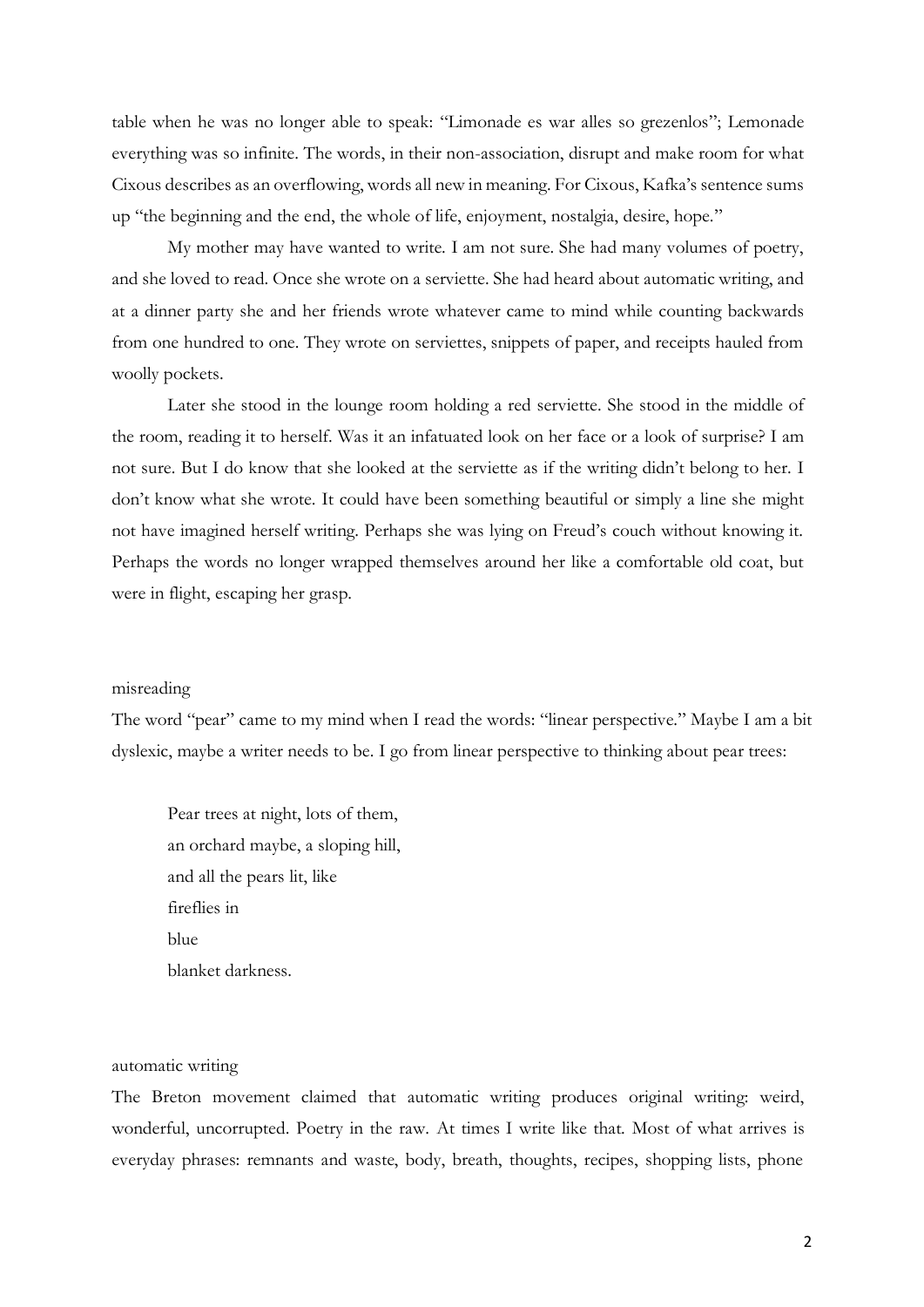conversations with friends, arguments, and how much money I have left in my bank account. But sometimes the most tender word combinations or beautiful visions arrive. Little surprises. And because the origin is uncertain meaning escapes.

## weighty words

Novelist Annie Dillard writes about the difference between a vision and the writing that may originate from that vision. The vision, argues Dillard, cannot be fully known. It escapes the writer's grasp. Dillard writes:

It is a glowing thing, a blurred thing of beauty. Its structure is at once luminous and translucent; you can see the world through it.

The process of writing does not consist of filling in the vision. Dillard argues that "you cannot even bring the vision to light." A writer might exclaim: "I've got it! I have an idea so wonderful that it will give meaning to my life, in fact to the whole world!" It is likely, however, that when the writer is asked what the idea entails, they will only be able to give vague sense impressions. Fragmented and incoherent. Small, almost undetectable, currents in a large sea.

The writer feels the vision in its translucent splendour. But when the work begins the writing follows its own laws. It has its own weight and the translucent beauty of the vision is replaced with something solid. Dillard writes:

The page is jealous and tyrannical; the page is made of time and matter; the page always wins. The vision is not so much destroyed, exactly, as it is, by the time you have finished, forgotten. It has been replaced by this changeling, this bastard, this opaque lightness, chunky ruinous work.

The vision is, according to Dillard, replaced by a "changeling," a "bastard." For an emerging writer, indeed for any artist, this can be a devastating experience.

## cardboard box

I had a box made of cardboard. It could fit a tiny cake. I was eight.

I wanted to create a world inside it; the same magical world I sensed between the trees in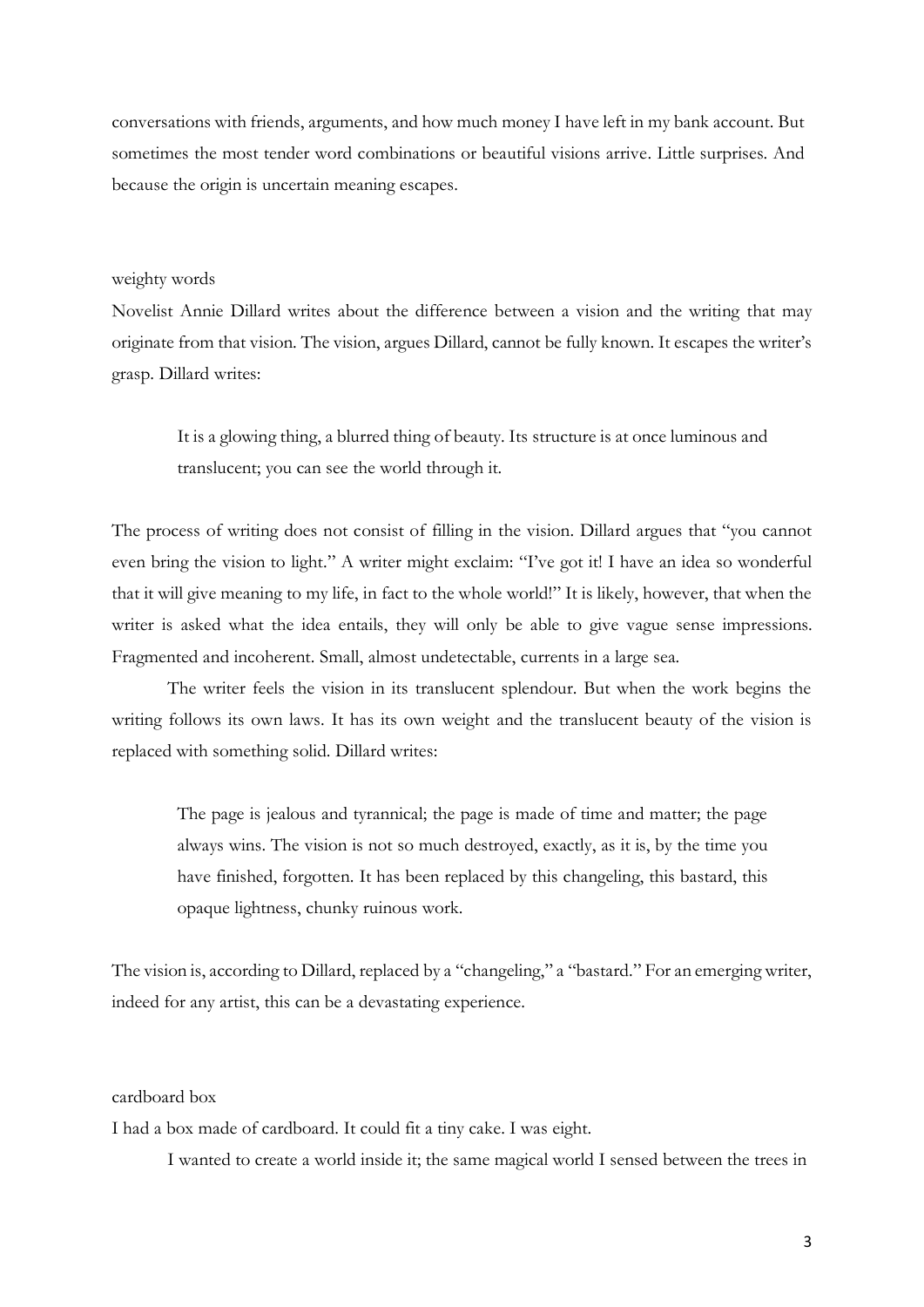the morning, in the wet moss, in the glistening trunks of birch trees. And in the mist. My body stretched with longing, to show, to sense it all again, exactly the same, in one little box.

I furiously collected leaves, moss, branches, pebbles. I didn't know it was impossible to re-create, to make something exactly the way I had experienced it, to bottle that sense, pure, undiluted. And I didn't know it was going to be a disappointment so deep that my stomach still turns when I remember the box: leaves pathetically arranged, bits and pieces, ugly and easy to discard. How could the garden I sensed be evoked? Was it even possible?

#### sea monster

Leonardo da Vinci had a vision of an antediluvian sea -monster while he was examining marine fossils. Attempting to capture the vision, he tried to write about it. Three of his attempts are recorded. Maybe he wrote more. Maybe he sat up a whole night trying to get the words right, or maybe he sat up for a week struggling to replicate his vision:

O how many times were you seen among the waves of the great swollen ocean, with your black and bristly back, looming like a mountain, and with grave and stately bearing!

And many times were you seen among the waves of the great swollen ocean, and with stately and grave bearing go swirling in the sea waters. And with your black and bristly back, looming like a mountain, defeating and overwhelming them!

O how many times were you seen among the waves of the great swollen ocean, looming like a mountain, defeating and overwhelming them, and with your black and bristly back furrowing the sea waters, and with stately and grave bearing!

Da Vinci, like any other writer, adds a line here and takes one out there. He changes the words. He moves them around in an effort to get closer to his vision. Did the words eventually satisfy him or did he abandon the attempts? Was the page tyrannical like Dillard's and the words inadequate? Did they fail to describe the splendour of his sea-monster vision? Or was he happy with the last attempt, getting up from the table, finally able to sleep?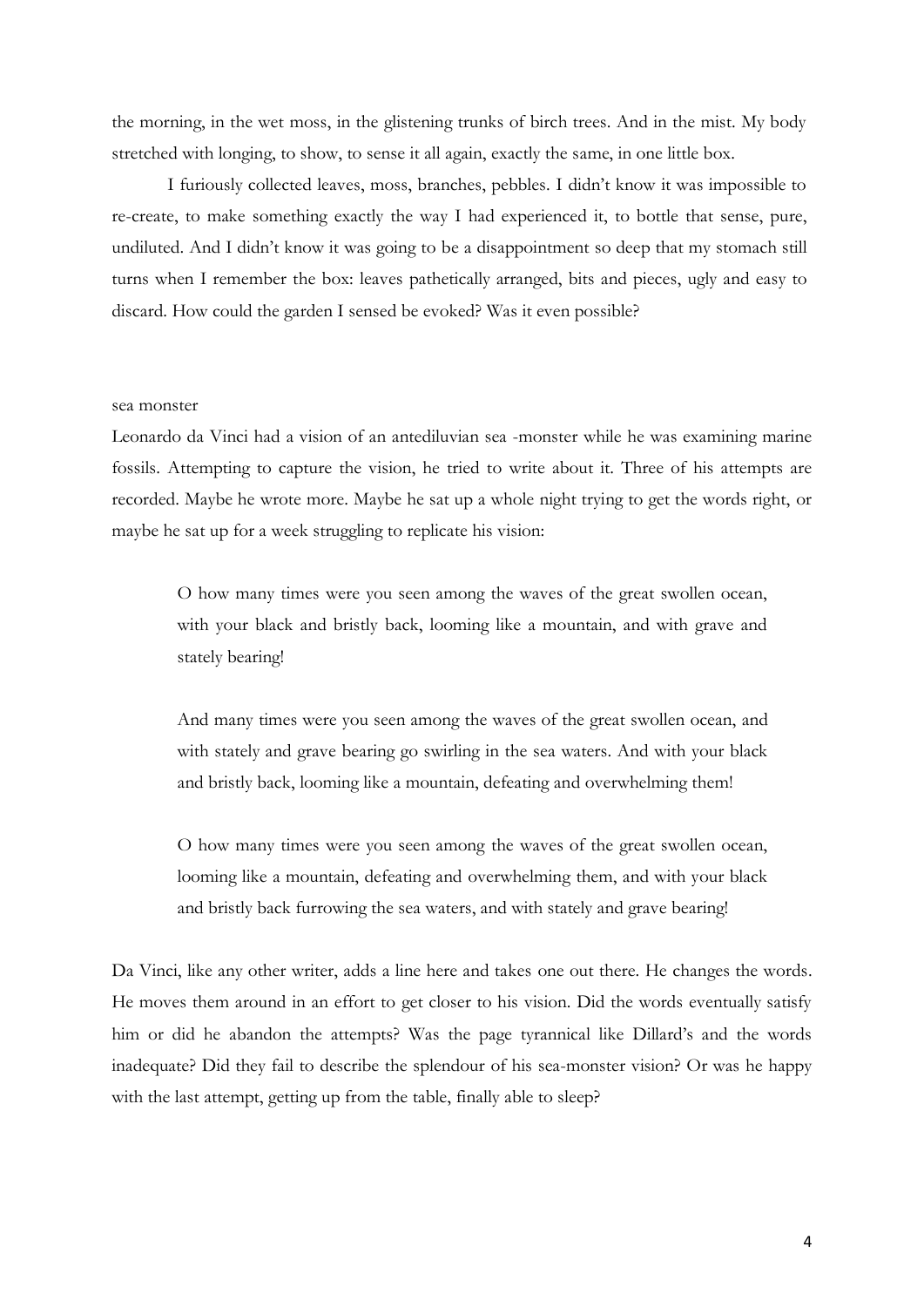world qualities

Italo Calvino describes the distance between one's vision and the writing generated from that vision. He writes:

Soon I became aware that between the facts of life that should have been my raw materials and the quick light touch I wanted for my writing, there was a gulf that cost me increasing effort to cross. Maybe I was only then becoming aware of the weight, the inertia, the opacity of the world-qualities that stick to writing from the start, unless one finds some way of evading them.

Calvino does not, like Dillard, insist on the impossibility of realising one's vision. Instead he points out the difficulty of doing so. Calvino's notion of "word-qualities" points to the way writers feel pulled towards imitating stories heard before; stories with stereotypical characterisations within a traditional structures. The pen travels automatically towards the familiar.

## the man of the late hour

My curtains are open onto the street. It's evening and it's raining. I can see dark shadows moving past my window; cars driving past, people coming home from work. Ahead of me, slightly to the left, lie the railway tracks where rattling, whispering trains pass every so often. I don't notice them much.

I've been writing since early morning. Things take time. Sometimes I work on a sentence or a paragraph endlessly. Then, just as I decide to do another half an hour, I am suddenly aware of him. He is standing next to me, not of this world, not of another. At first he seems patient and kind. He explains with quiet authority that he is there to tell me that I am wasting my time; that no one will like my novel, nor will they find it even the slightest bit amusing. People, he says, and nods importantly, need something that makes them feel good. They do not want strange curious narratives.

It's hard to ignore him. "I am going to finish the novel and see what happens," I say resolutely. "Perhaps someone out there will like it." But I am already starting to doubt.

"Do you want to fail?" he asks me gently, in a way that sounds as if he has the utmost concern for my wellbeing. "Why not write something people like? It would be so much easier. You're wasting your precious time and you haven't got any money." Then he says the most important thing of all, the one thing that makes my heart take notice. He says, "You will be liked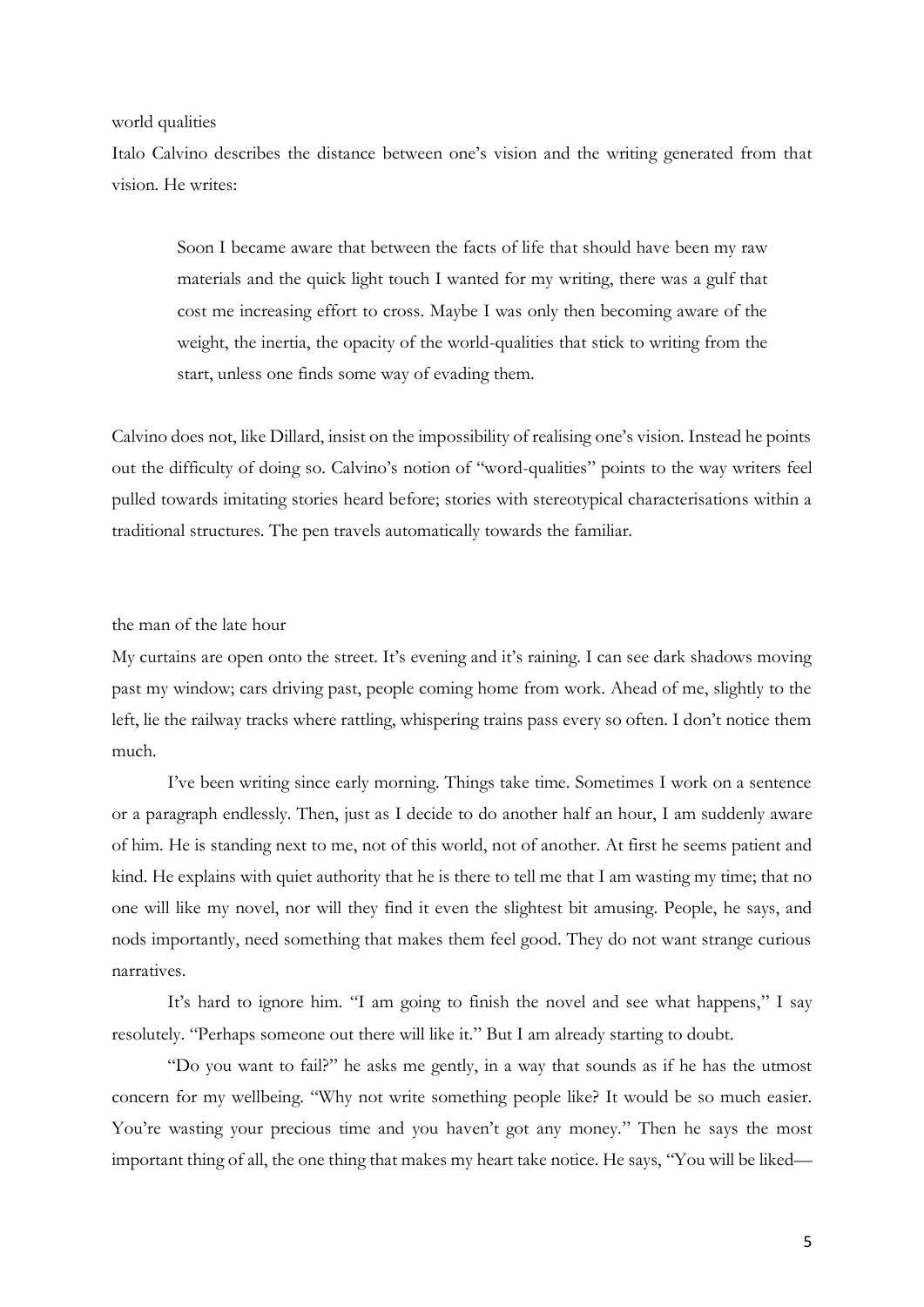loved even."

I feel it in my gut. I feel how good it would be to belong, how much I miss it, and ideas for popular novels flit across my mind. Maybe I should write a popular novel, I think, remembering the abandoned crime novel collecting dust at the back of my drawer. I remember it having potential. But just then, outside on my dark lit window flitters a large grey moth. There is something so strange and gracious about the way it tries to get past the glass towards the light that I stop my conversation. The man disappears, for a moment.

#### what Calvino does

In *If on a Winter's Night a Traveller* Calvino attempts to evade the "world-qualities," the worn-out phrases associated with traditional storytelling, by introducing the reader to multiple-narrative beginnings. In the first chapter a man arrives at a small town by train. The reader is given a few vague details about the town and is told that there is going to be a suitcase switchover between the man arriving and someone in the town. Calvino writes:

For a couple of pages now you have been reading on, and this would be the time to tell you clearly whether this station where I have got off is a station of the past or a station of today; instead the sentences continue to move in vagueness, greyness, in a kind of no man's land of experience reduced to the lowest denomination. Watch out: it is surely a method of involving you gradually, capturing you in the story before you realize it-a trap.

A narrative trap for Calvino is developing an expectation of how the narrative is going to progress. What is normally revealed at the beginning of a narrative—place, characters, and hints of what obstacles there might lie ahead—is hidden behind a veil of steam. Calvino writes: "The novel begins in a railway station, a locomotive huffs, steam from a piston covers the opening of the chapter, a cloud of smoke hides part of the first paragraph." In the second chapter, Calvino begins a potential love story, unrelated to the train narrative, and in the third chapter he starts anew in Poland with a story about a young boy who is about to leave home. The novel touches upon a mosaic of conventional narrative beginnings but catapults the reader ahead just before they develops an expectation of how the story should progress and ultimately be resolved. Calvino writes: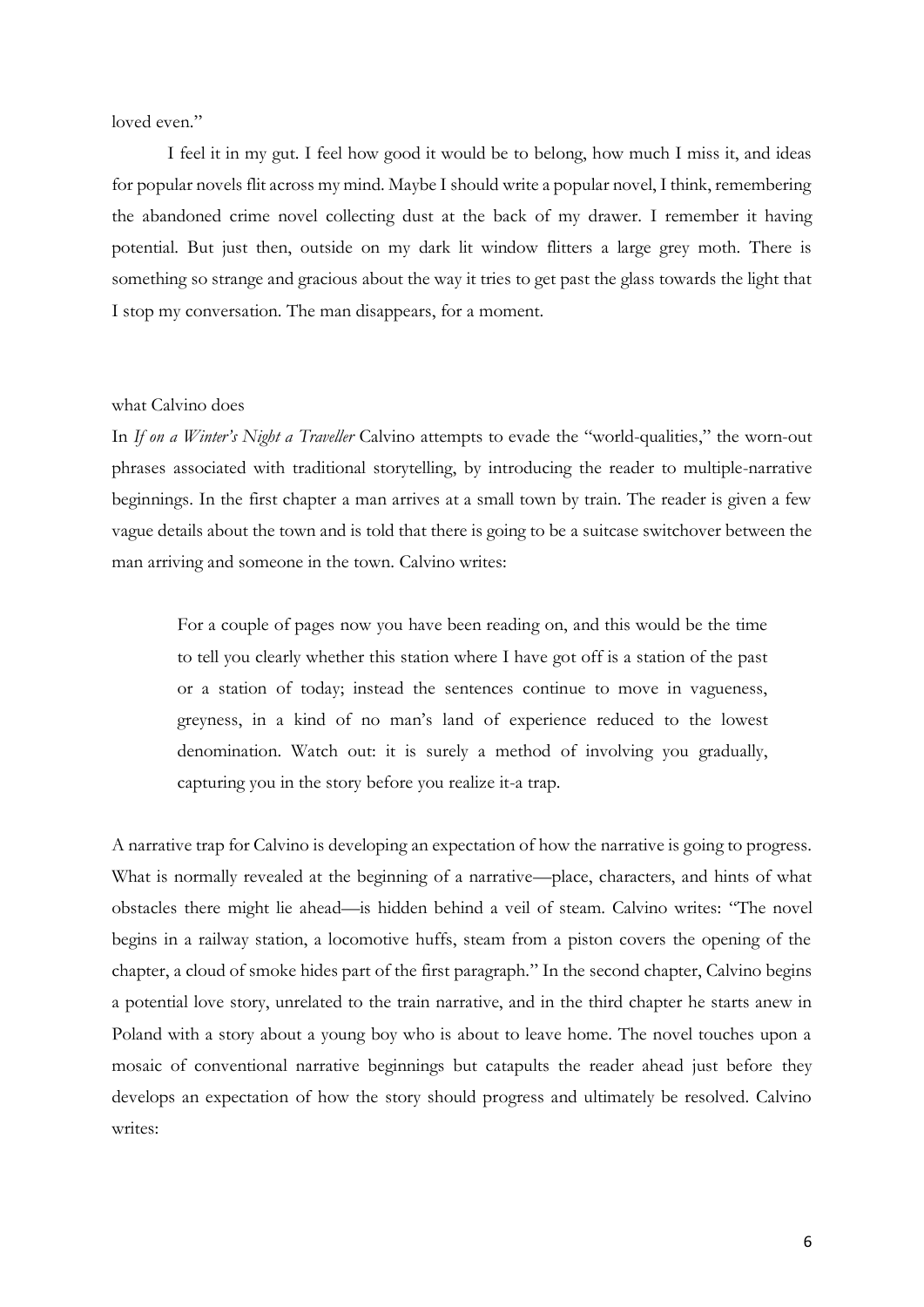Do you believe that every story must have a beginning and an end? In ancient times a story could end only in two ways: having passed all the tests, the hero and the heroine married, or else they died. The ultimate meaning to which all stories refer has two faces: the continuity of life, the inevitability of death.

As the narrative beginnings in *If on a Winter's Night a Traveller* do not point to any possible endings, the novel cannot refer to either the "continuity of life" or to the "inevitability of death." Instead the novel, in its refusal to carry out a traditional narrative structure, achieves a particular kind of otherness. It is an otherness that arises from the absence of what we vaguely imagine should be there, a blurry structure, faintly echoed again and again.

### mountains

On a holiday to Norway we arrive late in a small village. It's already dark when we check in to the only guesthouse open in the winter. We go to bed, exhausted.

Dawn comes, and from my bed I see the mountains, invisible when we arrived, now shapes, pushed, by the sunrise, into rapidly changing forms. I watch breathlessly, feeling as if I'm catapulted into one new scenario after the other, until I almost lose sight of myself. Memories I haven't visited for years, float, loosen themselves from deep muddy grounds; like water lilies letting go of riverbeds, drifting aimlessly.

#### into the woods

Gaston Bachelard writes of a presence in poetry that cannot be pinned down; a presence that arrests. An encounter with this presence is similar, argues Bachelard, to being immersed in the deep woods. It is a feeling, not only of being in unknown territory, but also of not knowing where one is going. Bachelard writes:

We do not have to be long in the woods to experience the always rather anxious impression of "going deeper and deeper" into a limitless world. Soon, if we do not know where we are going, we no longer know where we are.

Poetic space, claims Bachelard, is a phenomenology of expansion, an experience of space that goes from "deep intimacy to infinite extent." Bachelard names this boundless quality "inner immensity."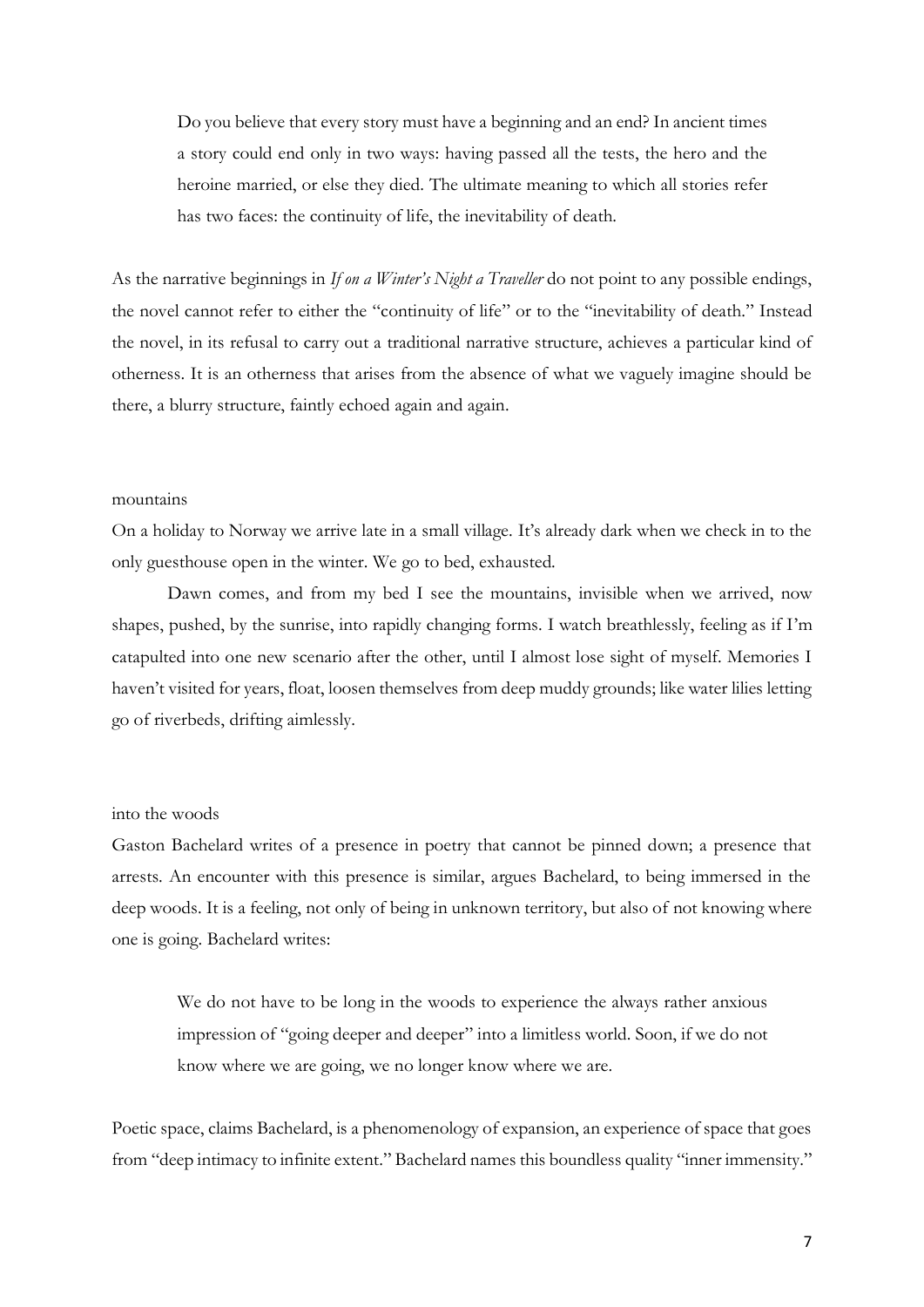Inner immensity stands "apart from objective expression"; it escapes our attempts to know it and to pin it down. The only way we can make "sense" of it, is to reach back into a childhood way of dreaming. Bachelard writes: "When he would dream in his solitude, the child knew an existence without bounds. His reverie was not simply a reverie of escape. It was a reverie of flight."

In the activity of engaging with poetry we experience, argues Bachelard, going from "deep intimacy to infinite extent." We reach back to childhood memories, while at the same time transcending what was. An example of Bachelard's poetic space can be found in the poet Jan Zwicky's fifth poem of the series, "Six Variations on Silence." The poem reads:

The jade river in its skin of wind below. Sudden coolness of cloud shadow, even at mid-day.

Even though we may never have experienced a river, it is still possible to access the poetic space of river, by reaching back and with child-like imagination make more of whatever sense impressions and memories we have. The experience of poetry becomes something intimate. It is anchored in previous experiences, while simultaneously taking flight, escaping our grasp.

#### book shop

It's a rainy morning. I walk through my neighbourhood bookshop to get to the café upstairs. Before reaching the staircase, I notice new arrivals on the front table. The books look radiant in the grey light. They lie in neat rows showing off their colourful covers. The shop smells of paper and ink. I pick up a poetry collection and read the first poem. It is about snow.

Then it happens. I feel it straight away, my body tenses in a mixture of sexual desire, excitement, fear and something else that I can't quite name, I am propelled forward, into a feeling of almost … taking off, almost ... falling over. I know snow. I can feel it on my skin, on my arms like wings.

I have only limited, fragmented memories of my childhood; a string of pearls, apart, like teeth on an old man. But a winter morning springs from my body into mind: red jacket, flushed cheeks, breathing in, breathing out. The sun is hanging low and still on a white horizon. Snowcovered fields stretch endlessly.

I respond to the poem. My encounter with the words arrests me. I am transcending in flight, a flight without a destination. I touch childhood; memory becomes red, becomes orange,